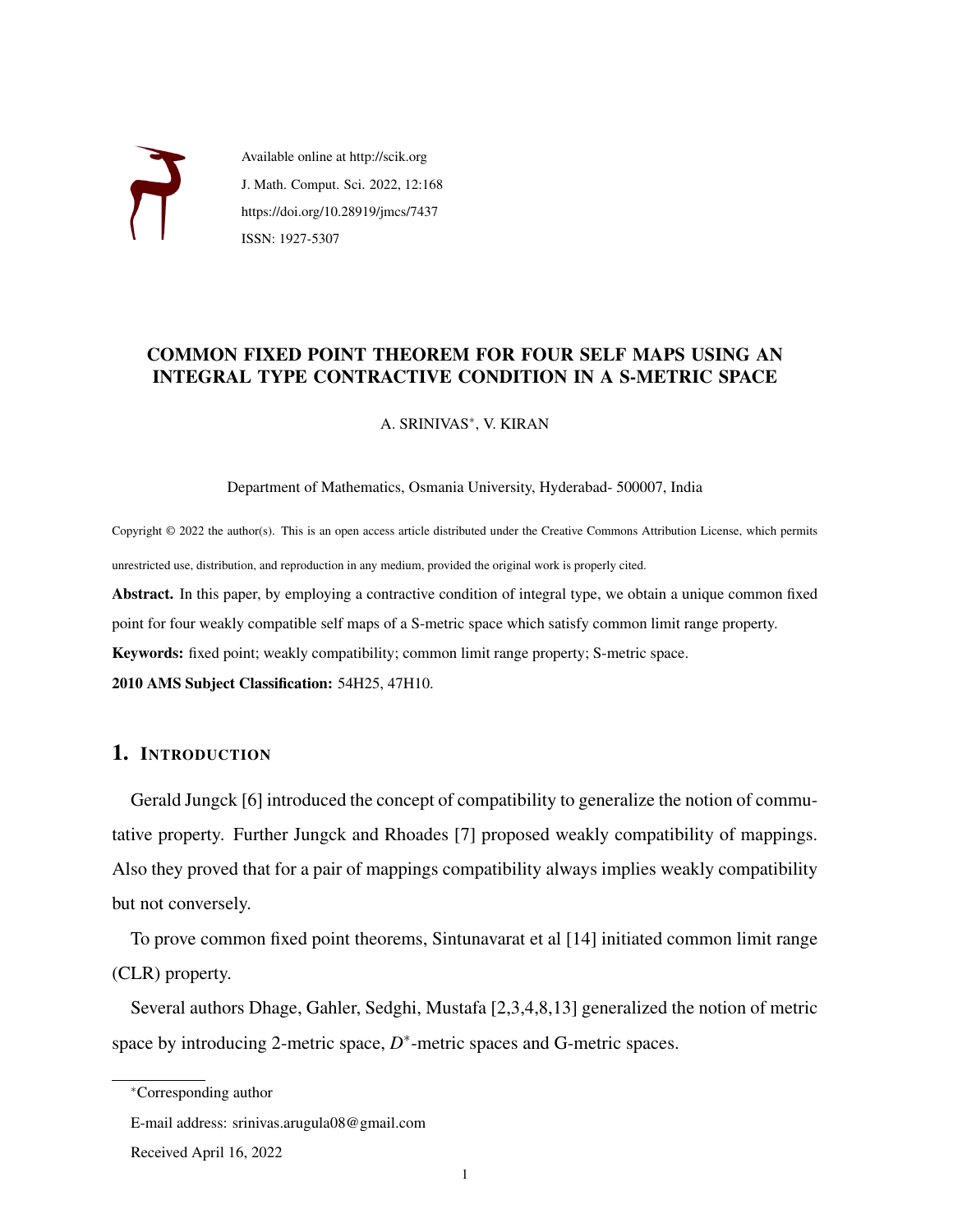Shaban Sedghi et al [12] proposed S-metric space as further generalization of metric spaces. This concept of S-metric spaces generated lot of interest among many researches.

In this paper, we prove a common fixed point theorem for four weakly compatible self maps of S-metric space satisfying common limit range property along with an integral type contractive condition [1]. Our result generalizes the results already proved in literature [15]. A suitable example is provided to validate our theorem.

### 2. PRELIMINARIES

**Definition 2.1.** [12] Let *M* be non empty set. A function  $S : M^3 \longrightarrow [0, \infty)$  is said to be an S-metric on M, if for each  $v, \omega, \vartheta, \rho \in M$ 

- 1.  $S(v, \omega, \vartheta) > 0$
- 2.  $S(v, \omega, \vartheta) = 0 \Leftrightarrow v = \omega = \vartheta$
- 3.  $S(v, \omega, \vartheta) \leq S(v, v, \rho) + S(\omega, \omega, \rho) + S(\vartheta, \vartheta, \rho)$

Then (M,S) is called an S-metric space.

**Lemma 2.1.** *[10] In a S-metric space we have*  $S(v, v, \omega) = S(\omega, \omega, v)$  *for all*  $v, \omega \in M$ 

Definition 2.2. [11] Let (M,S) be a S- metric space.

- (a) A sequence  $(v_n)$  in M converge to v if  $S(v_n, v_n, v) \to 0$  as  $n \to \infty$  then for each  $\varepsilon > 0$ there exists  $n_0 \in \mathbb{N}$  such that for  $n \ge n_0$ ,  $S(v_n, v_n, v) < \varepsilon$  and we denote this by writing  $\lim_{n\to\infty}v_n=v.$
- (b) A sequence  $(v_n)$  be a Cauchy sequence if for each  $\varepsilon > 0$ , there exists  $n_0 \in \mathbb{N}$  such that  $S(v_n, v_n, v_m) < \varepsilon$  for each  $n, m \ge n_0$ .
- (c) By a complete S-metric space we mean a S-metric space in which every Cauchy sequence is convergent.

**Lemma 2.2.** *[11] In a S-metric space (M,S), if there exist two sequences*  $(v_n)$  *and*  $(\omega_n)$  *such that*  $\lim_{n \to \infty} v_n = v$  *and*  $\lim_{n \to \infty} \omega_n = \omega$ *, then*  $\lim_{n \to \infty} S(v_n, v_n, \omega_n) = S(v, v, \omega)$ 

**Definition 2.3.** [7] The self mappings E,F of a S-metric space (M,S) are called weakly compatible if  $E F v = F E v$  whenever  $E v = F v$  for any v in M.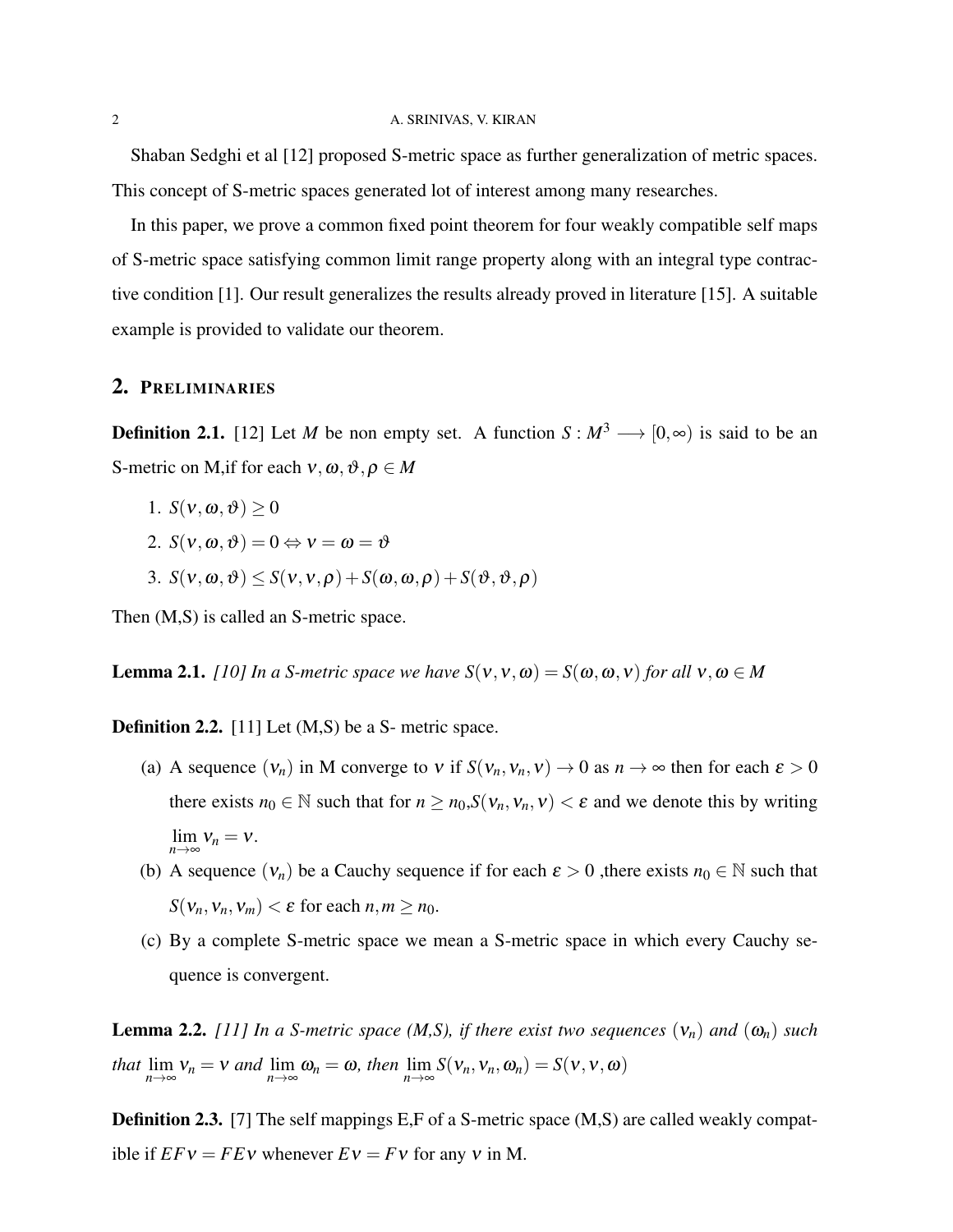**Definition 2.4.** [9] In a S-metric space (M,S), the two pairs of self mappings (E,G) and (F,H) on M are said to satisfy common (E.A)-property if there exist two sequences  $(v_n)$  and  $(\omega_n)$  in M such that

$$
\lim_{n\to\infty}Ev_n=\lim_{n\to\infty}Gv_n=\lim_{n\to\infty}F\omega_n=\lim_{n\to\infty}H\omega_n=\tau, \text{ where } \tau\in M.
$$

**Definition 2.5.** [14] In a S-metric space  $(M, S)$ , the two pairs of self mappings  $(E, G)$  and  $(F, H)$ on M are said to satisfy common limit range property with respect to G and H,denoted by  $(CLR<sub>GH</sub>)$  if there exists two sequences  $(v_n)$  and  $(\omega_n)$  in M such that

$$
\lim_{n\to\infty}E\,v_n=\lim_{n\to\infty}Gv_n=\lim_{n\to\infty}F\omega_n=\lim_{n\to\infty}H\omega_n=\tau, \text{ where }\tau\in G(M)\cap H(M).
$$

**Remark 2.1.** *Throughout this paper*  $\varphi : [0, \infty) \longrightarrow [0, \infty)$  *is a Lebesgue integrable function which is summable on compact subset of*  $[0, \infty)$  *with*  $\int_0^{\varepsilon} \varphi(\alpha) d\alpha > 0$ , for any  $\varepsilon > 0$ .

## 3. MAIN RESULTS

Now we state our main theorem.

Theorem 3.1. *In a S-metric space (M,S), suppose E,F,G,H are self mappings of M satisfying the following conditions*

- *(i) The pairs (E,G) and (F,H) are weakly compatible*
- *(ii) The pairs (E,G) and (F,H) share* (*CLRGH*)*-property*  $(iii)$   $\int_0^{S(Ev,Ev,F\omega)} \varphi(\alpha)d\alpha \leq \lambda \int_0$  $S(F\omega, F\omega, H\omega)[1 + S(Ev, Ev, Gv)]$  $[1+S(Gv,Gv,H\omega)]$  $\varphi(\alpha)d\alpha + \mu \int_0^{S(Gv,Gv,H\omega)} \varphi(\alpha)d\alpha$ *where*  $\lambda, \mu > 0$  *with*  $\lambda + \mu < 1$

*then E,F,G and H have a unique common fixed point in M.*

*Proof.* From the  $(CLR_{GH})$ -property of the pairs (E,G) and (F,H), we have two sequences  $(v_n)$ and  $(\omega_n)$  in M such that

(1) 
$$
\lim_{n\to\infty} E \nu_n = \lim_{n\to\infty} G \nu_n = \lim_{n\to\infty} F \omega_n = \lim_{n\to\infty} H \omega_n = \tau, \text{ where } \tau \in G(M) \cap H(M)
$$

Also there exists a point  $\eta \in M$  such that  $G\eta = \tau$ , from (1), we have

(2) 
$$
\lim_{n \to \infty} E \nu_n = \lim_{n \to \infty} G \nu_n = \lim_{n \to \infty} F \omega_n = \lim_{n \to \infty} H \omega_n = \tau = G \eta
$$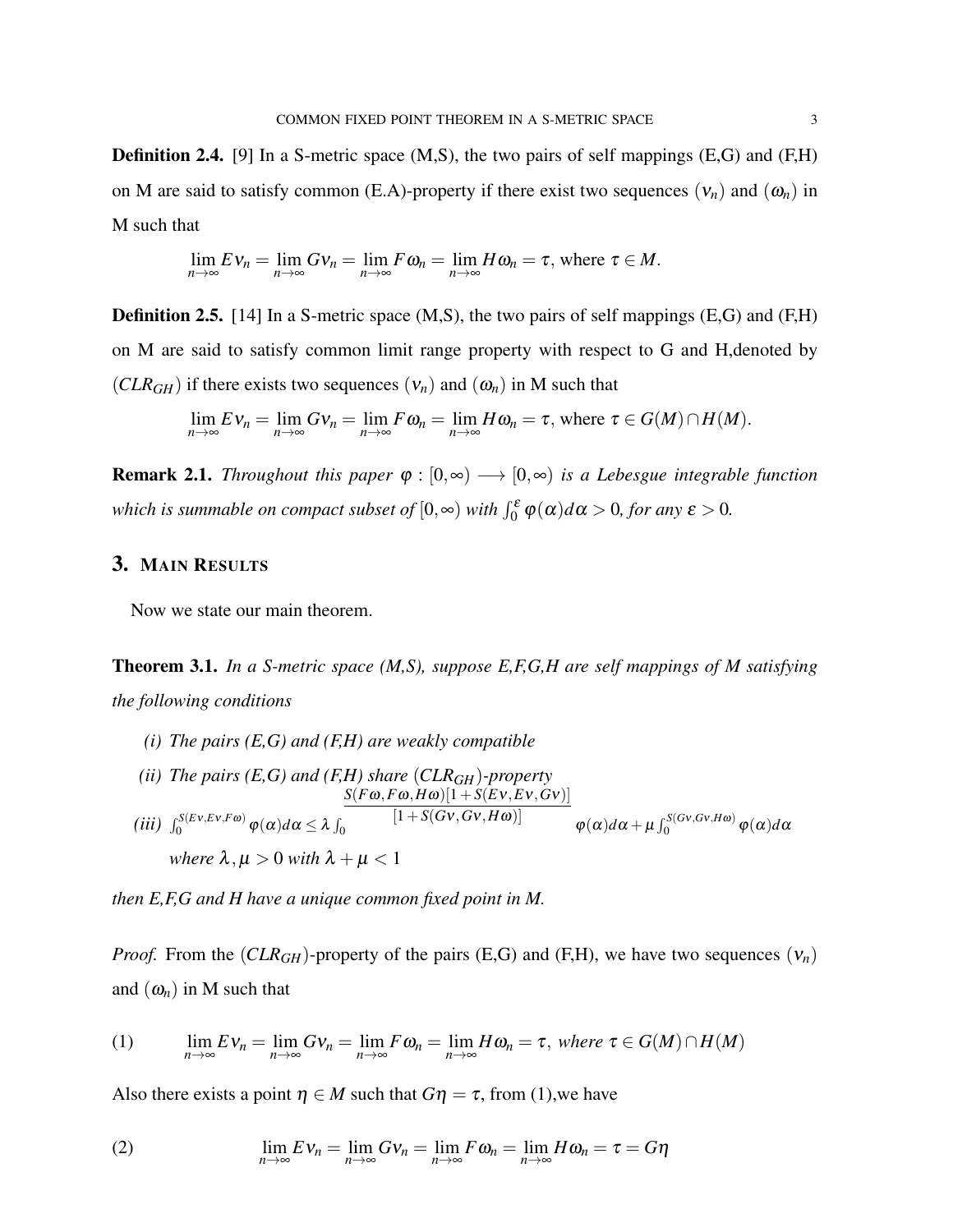We now claim that  $E\eta = \tau$ , if  $E\eta \neq \tau$  then  $S(E\eta, E\eta, \tau) > 0$ keeping  $v = \eta$  and  $\omega = \omega_n$  in condition (iii) of the Theorem 3.1 we get

$$
(3) \qquad \int_0^{S(E\eta,E\eta,F\omega_n)}\varphi(\alpha)d\alpha \leq \qquad \lambda \int_0^{\frac{S(F\omega_n,F\omega_n,H\omega_n)[1+S(E\eta,E\eta,G\eta)]}{[1+S(G\eta,G\eta,H\omega_n)]}}\varphi(\alpha)d\alpha \\qquad \qquad +\mu \int_0^{S(G\eta,G\eta,H\omega_n)}\varphi(\alpha)d\alpha
$$

on passing to the limits

$$
\int_0^{S(E\eta,E\eta,\tau)} \varphi(\alpha) d\alpha \leq \lambda \int_0^{\infty} \frac{S(\tau,\tau,\tau)[1+S(E\eta,E\eta,\tau)]}{[1+S(\tau,\tau,\tau)]} \varphi(\alpha) d\alpha + \mu \int_0^{S(\tau,\tau,\tau)} \varphi(\alpha) d\alpha
$$

(4) 
$$
\int_0^{S(E\eta, E\eta, \tau)} \varphi(\alpha) d\alpha = 0
$$

giving that  $S(E\eta, E\eta, \tau) = 0$ 

leading to a contradiction to the fact that  $S(E\eta, E\eta, \tau) > 0$ proving  $E\eta = \tau$ 

(5) Giving 
$$
G\eta = E\eta = \tau
$$

Also  $H\zeta = \tau$ . Again from (1) we obtain

(6) 
$$
\lim_{n \to \infty} E \nu_n = \lim_{n \to \infty} G \nu_n = \lim_{n \to \infty} F \omega_n = \lim_{n \to \infty} H \omega_n = \tau = H \zeta
$$

We now claim that  $F\zeta = \tau$ . For if  $F\zeta \neq \tau$  then  $S(F\zeta, F\zeta, \tau) > 0$ 

on taking  $v = v_n$  and  $\omega = \zeta$  in condition (iii) of the Theorem 3.1, we obtain

(7) 
$$
\int_0^{S(Ev_n, Ev_n, F\zeta)} \varphi(\alpha) d\alpha \leq \lambda \int_0^{\frac{S(F\zeta, F\zeta, H\zeta)[1+S(Ev_n, Ev_n, Gv_n)]}{[1+S(Gv_n, Gv_n, H\zeta)]}} \varphi(\alpha) d\alpha + \mu \int_0^{S(Gv_n, Gv_n, H\zeta)} \varphi(\alpha) d\alpha
$$

on passing to the limits

$$
\int_0^{S(\tau,\tau,F\xi)} \varphi(\alpha) d\alpha \leq \lambda \int_0^{\frac{S(F\zeta,F\zeta,\tau)[1+S(\tau,\tau,\tau)]}{[1+S(\tau,\tau,\tau)]}} \varphi(\alpha) d\alpha + \mu \int_0^{S(\tau,\tau,\tau)} \varphi(\alpha) d\alpha
$$

$$
\int_0^{S(\tau,\tau,F\zeta)} \varphi(\alpha) d\alpha \leq \lambda \int_0^{S(F\zeta,F\zeta,\tau)} \varphi(\alpha) d\alpha + 0
$$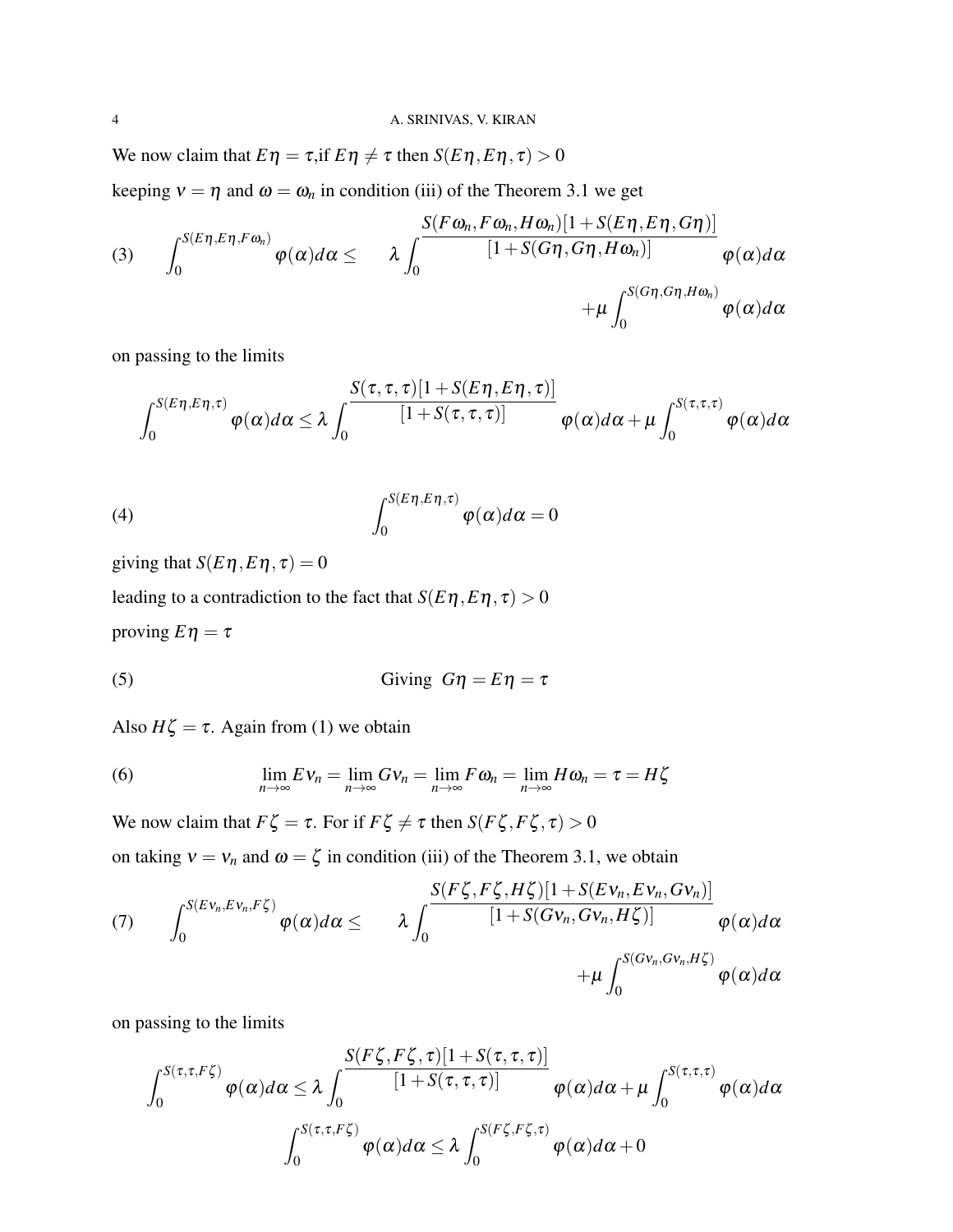(8) 
$$
(1 - \lambda) \int_0^{S(F\zeta, F\zeta, \tau)} \varphi(\alpha) d\alpha \le 0
$$

which gives  $S(F\zeta, F\zeta, \tau) = 0$ 

Again leading to a contradiction to the fact that  $S(F\zeta, F\zeta, \tau) > 0$ proving  $F\zeta = \tau$ 

(9) Therefore 
$$
F\zeta = H\zeta = \tau
$$

Further,we obtain

(10) 
$$
E\eta = G\eta = F\zeta = H\zeta = \tau
$$

Now we established  $\tau$  is a common fixed point of E,F,G and H.

*clearly*  $G E \eta = E G \eta$ 

from which we get

(11) *G*τ = *E*τ

and

$$
HF\zeta = FH\zeta
$$

(12) *H*τ = *F*τ

we have  $E\tau = \tau$ , For if  $E\tau \neq \tau$  then  $S(E\tau, E\tau, \tau) > 0$ 

substituting  $v = \tau$  and  $\omega = \zeta$  in condition (iii) of the Theorem 3.1, we get

$$
\int_0^{S(E\tau, E\tau, F\zeta)} \varphi(\alpha) d\alpha \le \q \lambda \int_0^{\frac{S(F\zeta, F\zeta, H\zeta)[1 + S(E\tau, E\tau, G\tau)]}{[1 + S(G\tau, G\tau, H\zeta)]}} \varphi(\alpha) d\alpha
$$

$$
+ \mu \int_0^{S(G\tau, G\tau, H\zeta)} \varphi(\alpha) d\alpha
$$

$$
\int_0^{S(E\tau, E\tau, \tau)} \varphi(\alpha) d\alpha \leq \lambda \int_0^{\infty} \frac{S(\tau, \tau, \tau)[1 + S(E\tau, E\tau, E\tau)]}{[1 + S(E\tau, E\tau, \tau)]} \varphi(\alpha) d\alpha + \mu \int_0^{S(E\tau, E\tau, \tau)} \varphi(\alpha) d\alpha
$$

$$
\int_0^{S(E\tau, E\tau, \tau)} \varphi(\alpha) d\alpha \leq \mu \int_0^{S(E\tau, E\tau, \tau)} \varphi(\alpha) d\alpha
$$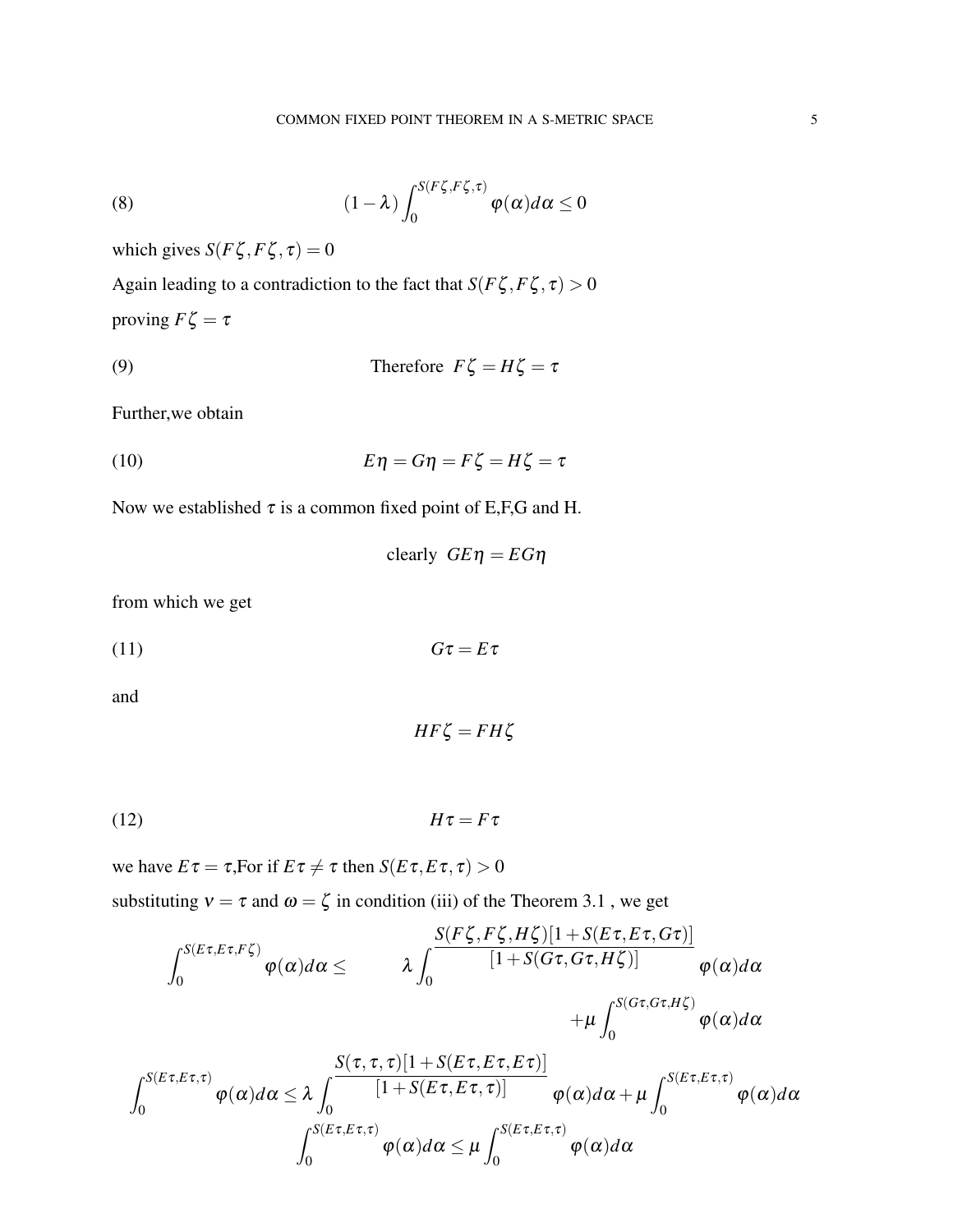(13) 
$$
(1 - \mu) \int_0^{S(E\tau, E\tau, \tau)} \varphi(\alpha) d\alpha \le 0
$$

which gives  $S(E\tau, E\tau, \tau) = 0$ 

contradicting the fact that  $S(E\tau, E\tau, \tau) > 0$ 

proving  $E\tau = \tau$ 

(14) therefore 
$$
G\tau = E\tau = \tau
$$

similarly, we can prove that

$$
(15) \t\t\t F\tau = H\tau = \tau
$$

from $(14)$  and  $(15)$ , it follows that

(16) *E*τ = *F*τ = *G*τ = *H*τ = τ

proving  $\tau$  is a common fixed point of E,F,G and H.

For if  $\zeta(\zeta \neq \tau)$  is in M such that

$$
E\varsigma = F\varsigma = G\varsigma = H\varsigma = \varsigma
$$

Then on taking  $v = \tau$  and  $\omega = \zeta$  in condition (iii) of the Theorem 3.1, we get

$$
\int_0^{S(E\tau, E\tau, F\zeta)} \varphi(\alpha) d\alpha \leq \qquad \lambda \int_0^{\frac{S(F\zeta, F\zeta, H\zeta)[1+S(E\tau, E\tau, G\tau)]}{[1+S(G\tau, G\tau, H\zeta)]}} \varphi(\alpha) d\alpha +\mu \int_0^{S(G\tau, G\tau, H\zeta)} \varphi(\alpha) d\alpha
$$

$$
\int_0^{S(\tau,\tau,\varsigma)} \varphi(\alpha) d\alpha \leq \lambda \int_0^{\frac{S(\varsigma,\varsigma,\varsigma)[1+S(\tau,\tau,\tau)]}{[1+S(\tau,\tau,\varsigma)]}} \varphi(\alpha) d\alpha + \mu \int_0^{S(\tau,\tau,\varsigma)} \varphi(\alpha) d\alpha
$$

(17) 
$$
(1 - \mu) \int_0^{S(\tau, \tau, \varsigma)} \varphi(\alpha) d\alpha \le 0
$$

giving  $S(\tau, \tau, \zeta) = 0$ 

from which it follows that  $\tau = \varsigma$ 

proving that E,F,G and H have a unique common fixed point in M.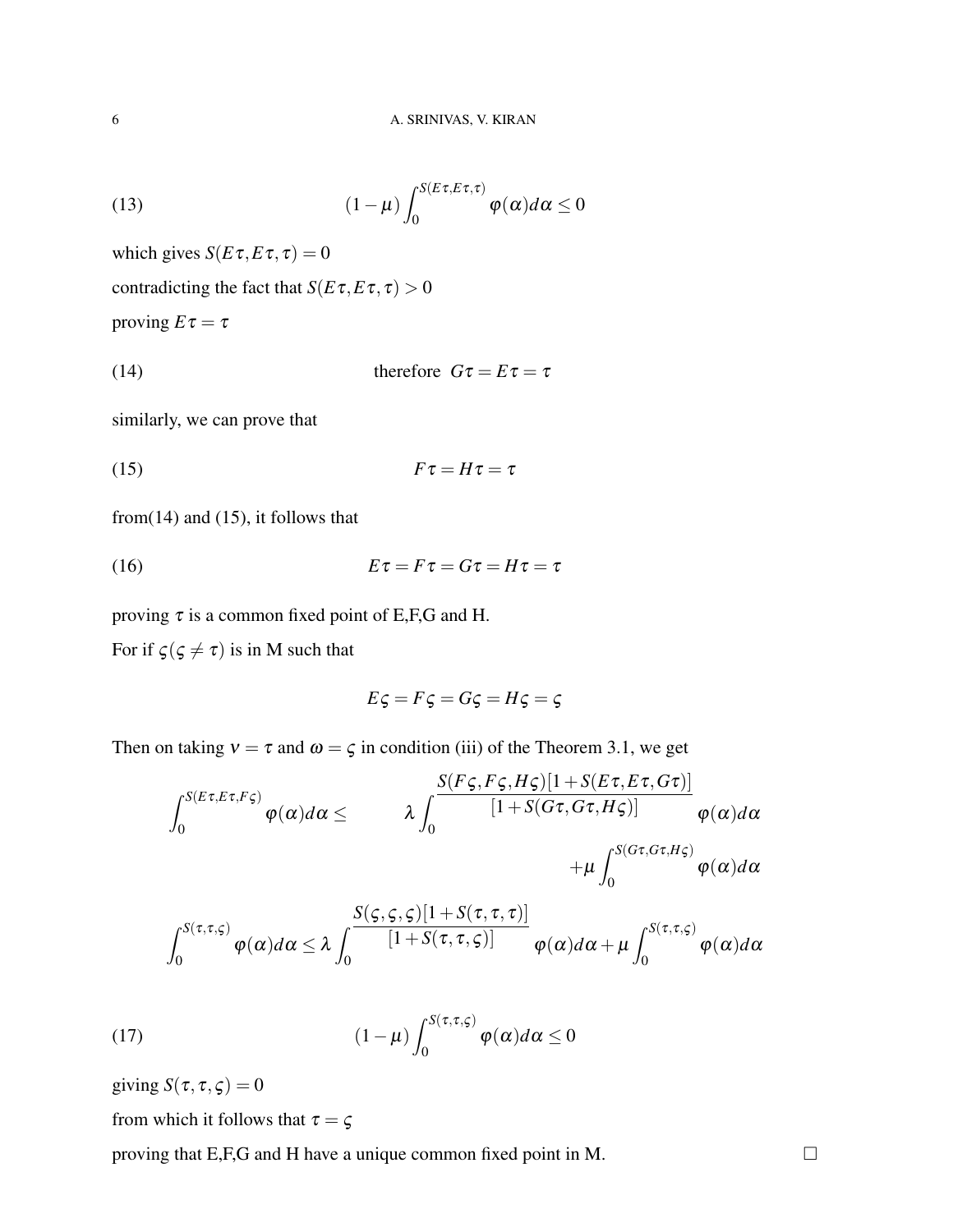As an illustration we have the following example.

**Example 1.** Let  $M = [0,2]$  be a S-metric space with  $S(v, \omega, \vartheta) = |v - \vartheta| + |\omega - \vartheta|$ , where  $v, \omega, \vartheta \in M$  and E,F,G and H be self maps on M, defined by

$$
E(v) = \begin{cases} 1, & v \in [0,1], \\ \frac{1}{3}, & v \in (1,2]. \end{cases} \qquad F(v) = \begin{cases} 1, & v \in [0,1], \\ \frac{1}{2}, & v \in (1,2]. \end{cases}
$$

$$
G(v) = \begin{cases} 1, & v \in [0,1], \\ \frac{3}{4}, & v \in (1,2]. \end{cases} \qquad H(v) = \begin{cases} 1, & v \in [0,1], \\ \frac{3}{2}, & v \in (1,2]. \end{cases}
$$

Also take  $\varphi(\alpha) = 3\alpha^2$  for  $\alpha \in [0, \infty)$ 

Let  $(v_n)$  and  $(\omega_n)$  be sequences in M with  $v_n =$ *n*  $\frac{n}{n+1}$  and  $\omega_n =$ *n n*+2 , where  $n \geq 1$ , then

$$
\lim_{n \to \infty} E \nu_n = \lim_{n \to \infty} E\left(\frac{n}{n+1}\right) = 1 = E(1)
$$
  

$$
\lim_{n \to \infty} G \nu_n = \lim_{n \to \infty} G\left(\frac{n}{n+1}\right) = 1 = G(1)
$$
  

$$
\lim_{n \to \infty} F \omega_n = \lim_{n \to \infty} F\left(\frac{n}{n+2}\right) = 1 = F(1)
$$
  

$$
\lim_{n \to \infty} H \omega_n = \lim_{n \to \infty} H\left(\frac{n}{n+2}\right) = 1 = H(1)
$$

*thus*  $\lim_{n\to\infty} Ev_n = \lim_{n\to\infty} Gv_n = \lim_{n\to\infty} F\omega_n = \lim_{n\to\infty} H\omega_n = 1$  and  $1 \in G(M) \cap H(M)$ 

proving (E,G) and (F,H) satisfy (*CLRGH*)-property.

Now we verify condition (iii) of Theorem 3.1 in different cases.

**Case(i).** Let  $v, \omega \in [0, 1]$ 

then  $EV = GV = F\omega = H\omega = 1$  and from (iii)

$$
\int_0^{S(Ev, Ev, F\omega)} \varphi(\alpha) d\alpha = \int_0^{S(1,1,1)} 3\alpha^2 d\alpha = 0
$$
  

$$
\lambda \int_0^{\frac{S(F\omega, F\omega, H\omega)[1 + S(Ev, Ev, Gv)]}{[1 + S(Gv, Gv, H\omega)]}} \varphi(\alpha) d\alpha + \mu \int_0^{S(Gv, Gv, H\omega)} \varphi(\alpha) d\alpha
$$
  

$$
\lambda \int_0^{\frac{S(1,1,1)[1 + S(1,1,1)]}{[1 + S(1,1,1)]}} 3\alpha^2 d\alpha + \mu \int_0^{S(1,1,1)} 3\alpha^2 d\alpha = 0
$$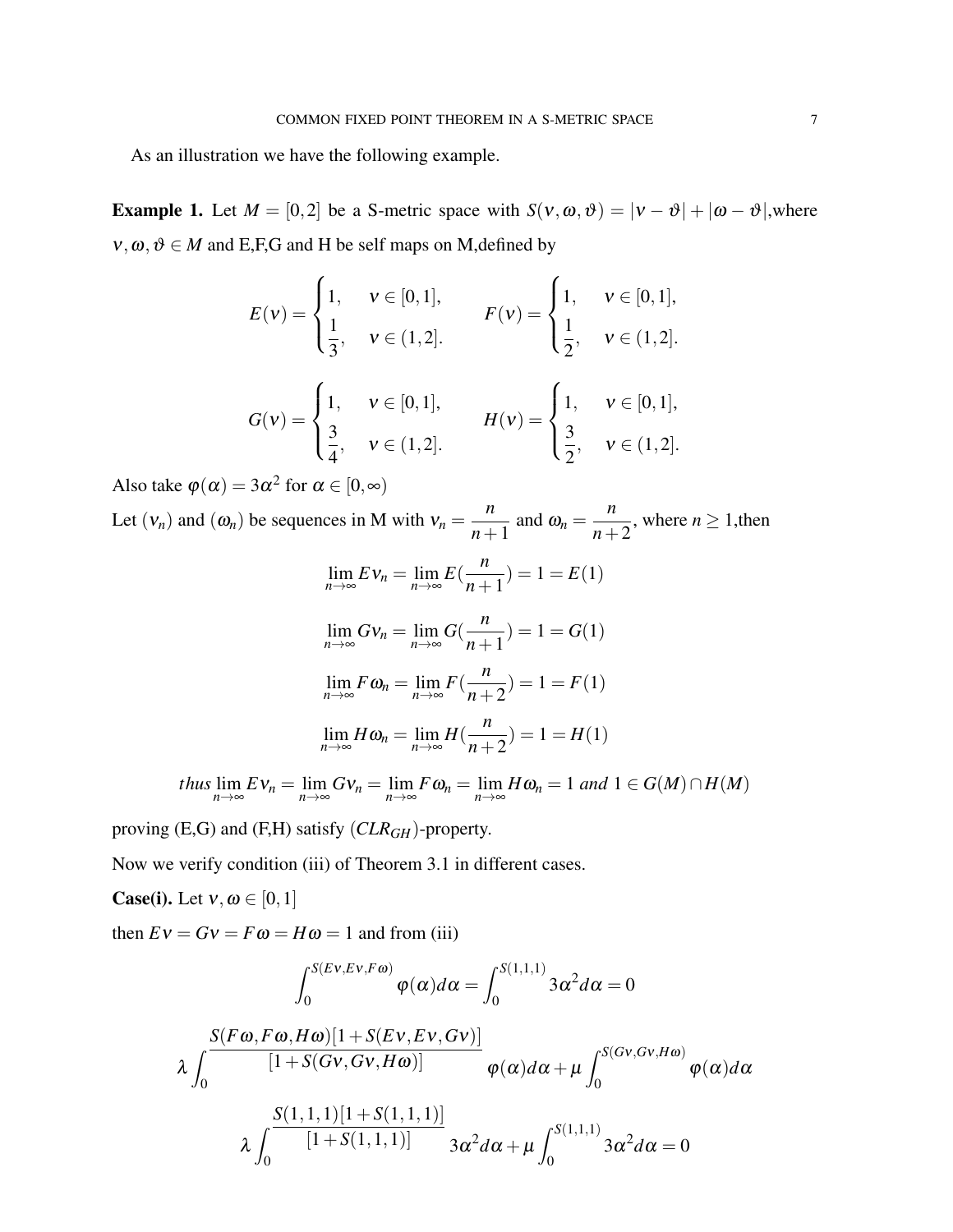therefore

$$
\int_0^{S(Ev, Ev, F\omega)} \varphi(\alpha) d\alpha = \qquad \lambda \int_0^{\frac{S(F\omega, F\omega, H\omega)[1+S(Ev, Ev, Gv)]}{[1+S(Gv, Gv, H\omega)]}} \varphi(\alpha) d\alpha \n+ \mu \int_0^{S(Gv, Gv, H\omega)} \varphi(\alpha) d\alpha
$$

**case(ii).** Let 
$$
v, \omega \in (1, 2]
$$

\nthen  $Ev = \frac{1}{3}, Gv = \frac{3}{4}, F\omega = \frac{1}{2}, H\omega = \frac{3}{2}$  and from (iii)

\n
$$
\int_0^{S(Ev, Ev, F\omega)} \varphi(\alpha) d\alpha = \int_0^{S(\frac{1}{3}, \frac{1}{3}, \frac{1}{2})} 3\alpha^2 d\alpha = \frac{1}{27}
$$
\n
$$
\lambda \int_0^{\frac{S(F\omega, F\omega, H\omega)[1 + S(Ev, Ev, Gv)]}{[1 + S(Gv, Gv, H\omega)]}} \varphi(\alpha) d\alpha + \mu \int_0^{S(Gv, Gv, H\omega)} \varphi(\alpha) d\alpha
$$
\n
$$
\frac{S(\frac{1}{2}, \frac{1}{2}, \frac{3}{2})[1 + S(\frac{1}{3}, \frac{1}{3}, \frac{3}{4})]}{[1 + S(\frac{3}{4}, \frac{3}{4}, \frac{3}{2})]}
$$
\n
$$
\lambda \int_0^{\frac{1}{2}[\frac{1}{2}, \frac{3}{2}, \frac{3}{2}]} \frac{3}{3\alpha^2 d\alpha + \mu} \int_0^{S(\frac{3}{4}, \frac{3}{4}, \frac{3}{2})} 3\alpha^2 d\alpha = \lambda \int_0^{\frac{22}{15}} 3\alpha^2 d\alpha + \mu \int_0^{\frac{3}{2}} 3\alpha^2 d\alpha
$$

$$
\lambda \int_0^{\frac{1}{2} + \frac{1}{2} \left(4, 4, 2\right)^2} 3\alpha^2 d\alpha + \mu \int_0^{\frac{1}{2} \left(4, 4, 2\right)^2} 3\alpha^2 d\alpha = \lambda \int_0^{15} 3\alpha^2 d\alpha + \mu \int_0^{\frac{1}{2} \left(3\alpha^2 d\alpha\right)} 3\alpha^2 d\alpha
$$

$$
= \lambda \frac{10648}{3375} + \mu \frac{27}{8}
$$

since  $\lambda, \mu > 0$  with  $\lambda + \mu < 1$ therefore

$$
\int_0^{S(Ev, Ev, F\omega)} \varphi(\alpha) d\alpha < \lambda \int_0^{\frac{S(F\omega, F\omega, H\omega)[1+S(Ev, Ev, Gv)]}{[1+S(Gv, Gv, H\omega)]}} \varphi(\alpha) d\alpha +\mu \int_0^{S(Gv, Gv, H\omega)} \varphi(\alpha) d\alpha
$$

**Case(iii).** Let  $v \in [0,1]$  and  $\omega \in (1,2]$ then  $Ev = 1$ ,  $Gv = 1$ ,  $F\omega = \frac{1}{2}$  $\frac{1}{2}$ ,  $H\omega = \frac{3}{2}$ 2 and from (iii)

$$
\int_0^{S(Ev, Ev, F\omega)} \varphi(\alpha) d\alpha = \int_0^{S(1,1,\frac{1}{2})} 3\alpha^2 d\alpha = 1
$$

$$
\lambda \int_0^{\frac{S(F\omega, F\omega, H\omega)[1 + S(Ev, Ev, Gv)]}{[1 + S(Gv, Gv, H\omega)]}} \varphi(\alpha) d\alpha + \mu \int_0^{S(Gv, Gv, H\omega)} \varphi(\alpha) d\alpha
$$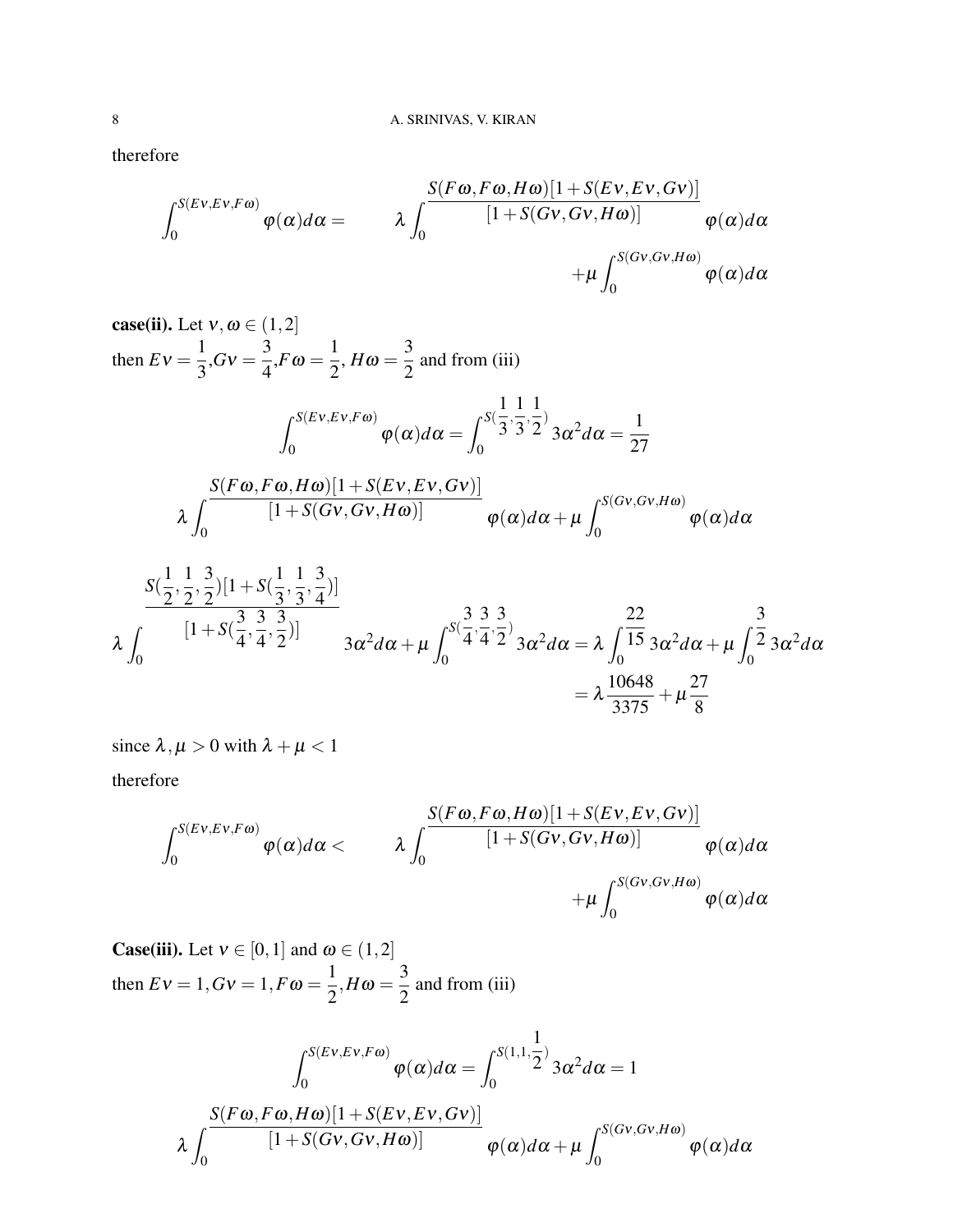$$
\begin{aligned}\n&\frac{S(\frac{1}{2},\frac{1}{2},\frac{3}{2})[1+S(1,1,1)]}{[1+S(1,1,\frac{3}{2})]} \\
&= \lambda \int_0^{\frac{[1+S(1,1,\frac{3}{2})]}{3\alpha^2 d\alpha + \mu \int_0^{S(1,1,\frac{3}{2})} 3\alpha^2 d\alpha} = \lambda \int_0^2 3\alpha^2 d\alpha + \mu \int_0^1 3\alpha^2 d\alpha \\
&= \lambda 8 + \mu\n\end{aligned}
$$

since  $\lambda, \mu > 0$  with  $\lambda + \mu < 1$ 

thus we have

$$
\int_0^{S(Ev, Ev, F\omega)} \varphi(\alpha) d\alpha \leq \qquad \lambda \int_0^{\frac{S(F\omega, F\omega, H\omega)[1+S(Ev, Ev, Gv)]}{[1+S(Gv, Gv, H\omega)]}} \varphi(\alpha) d\alpha +\mu \int_0^{S(Gv, Gv, H\omega)} \varphi(\alpha) d\alpha
$$

Any  $\lambda, \mu$  satisfying conditions obtained in case (ii) and case(iii) with  $\lambda, \mu > 0$  and  $\lambda + \mu < 1$ will work here.

Similarly we can check condition (iii) of Theorem 3.1 in case if  $\omega \in [0,1]$  and  $v \in (1,2]$ . Hence condition (iii) is satisfied in various cases.

Observe that 1 is the unique common fixed point of E,F,G,H.

#### CONFLICT OF INTERESTS

The author(s) declare that there is no conflict of interests.

#### **REFERENCES**

- [1] A. Branciari, A fixed point theorem for mappings satisfying a general contractive condition of integral type, Int. J. Math. Math. Sci. 29 (2002), 531-536.
- [2] B.C. Dhage, Generalized metric space and mappings with fixed point, Bull. Calcutta. Math. Soc. 84 (1992), 329-336.
- [3] S. Gahler, 2-metrische Raume and ihre topologische struktur, Math. Nachr. 26 (1963), 115-148.
- [4] S. Gahler, Zur geometric 2-metriche raume, Rev. Roum. Math. Pures Appl. 11 (1966), 665-667.
- [5] G. Jungck, Commuting maps and fixed points, Amer. Math. Mon. 83 (1976), 261-263.
- [6] G. Jungck, Compatible mappings and fixed points, Int. J. Math. Sci. 9 (1986), 771-779.
- [7] G. Jungck, B.E. Rhoades, Fixed point for set valued function without continuity, Indian J. Pure Appl. Math. 293 (1998), 227-238.